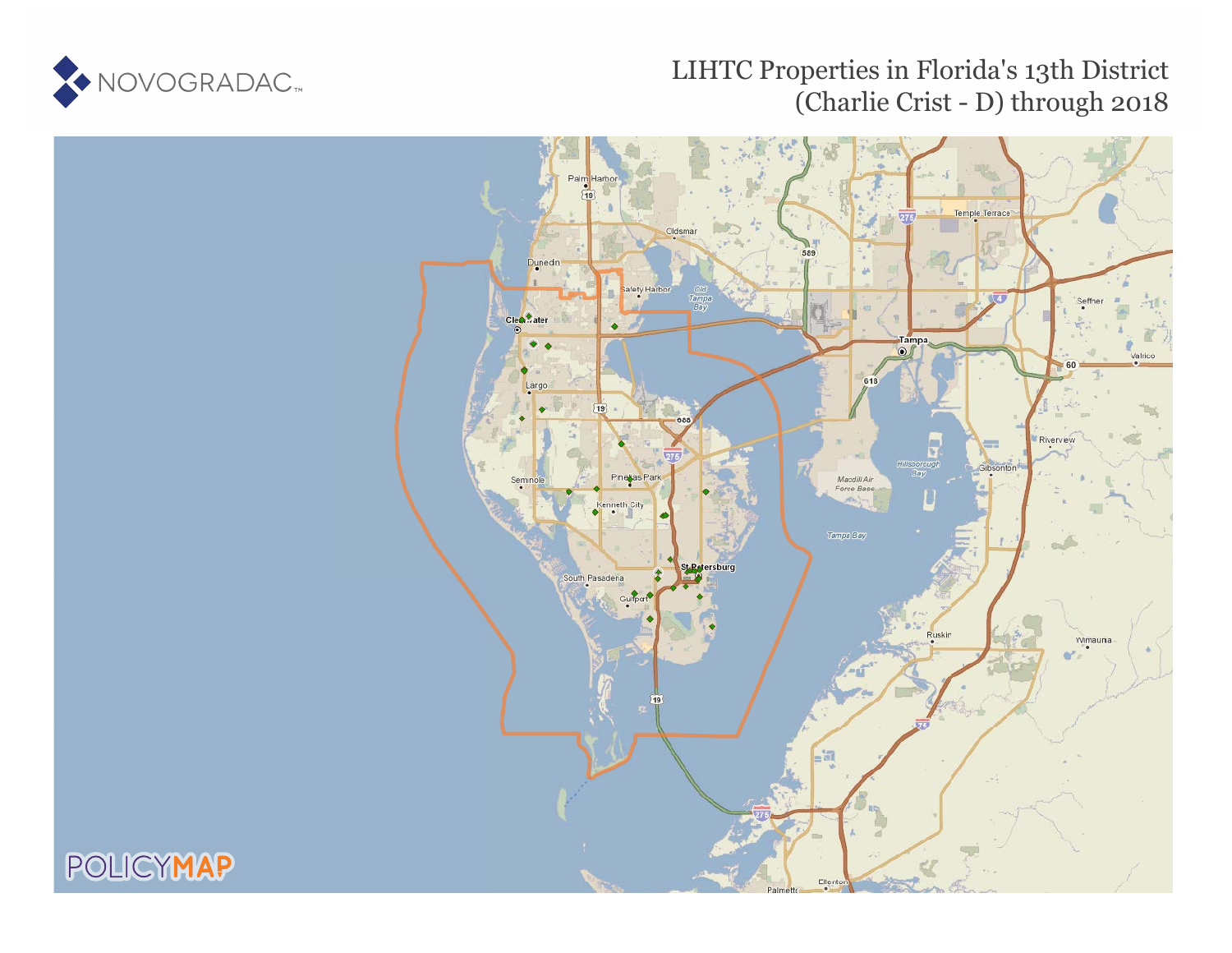| <b>Project Name</b>                                                        | <b>Address</b>                    | <b>City</b>                                     | <b>State</b> | <b>Zip Code</b> | Nonprofit<br><b>Sponsor</b> | <b>Allocation</b><br>Year | Annual<br><b>Allocated</b><br><b>Amount</b> | in Service           | <b>Year Placed Construction</b><br><b>Type</b> | <b>Total</b><br><b>Units</b> | Low<br><b>Income</b><br><b>Units</b> | <b>Rent</b> or<br><b>Income</b><br><b>Ceiling</b> | <b>Credit</b><br>Percentage        | Tax-<br><b>Exempt</b><br><b>Bond</b> | <b>HUD Multi-</b><br><b>Family</b><br>Financing/Rent<br>al Assistance |
|----------------------------------------------------------------------------|-----------------------------------|-------------------------------------------------|--------------|-----------------|-----------------------------|---------------------------|---------------------------------------------|----------------------|------------------------------------------------|------------------------------|--------------------------------------|---------------------------------------------------|------------------------------------|--------------------------------------|-----------------------------------------------------------------------|
| <b>SANDPEBBLE</b>                                                          | $\mathbf N$                       | 2700 52ND AVE ST PETERSBURG FL                  |              | 33714           |                             | 1999                      | \$0                                         | 1998                 | Not Indicated                                  | 18                           | 18                                   |                                                   | $70\,\%$ present $$\rm{No}$$ value |                                      |                                                                       |
| <b>CLEAR HARBOR</b>                                                        |                                   | 11240 US HWY CLEARWATER<br>19 N                 | FL           | 33764           | No                          | 2009                      | \$444,250                                   | 2008                 | <b>New Construction</b>                        | 84                           | 84                                   |                                                   | 60% AMGI 30 % present Yes          |                                      |                                                                       |
| GREENVIEW MANOR BURLINGTON ST PETERSBURG FL                                | 1212<br><b>AVE N</b>              |                                                 |              | 33705           | $\mathbf{No}$               | 2010                      | \$136,525                                   | 2008                 | Acquisition and<br>Rehab                       | 52                           | 52                                   |                                                   | 60% AMGI 30 % present Yes          |                                      |                                                                       |
| <b>BOOKER CREEK</b>                                                        | N                                 | 2468 13TH AVE ST PETERSBURG FL                  |              | 33713           | No                          | 2011                      | \$203,503                                   | 2010                 | <b>New Construction</b>                        | 156                          | 63                                   |                                                   | 60% AMGI 30 % present Yes          |                                      |                                                                       |
| <b>BURLINGTON</b><br><b>SENIOR</b><br><b>RESIDENCES</b>                    | 298 EIGHTH<br>ST <sub>N</sub>     | ST PETERSBURG FL                                |              | 33701           | $\mathbf {No}$              | 2011                      | \$1,559,253                                 | 2010                 | <b>New Construction</b>                        | 82                           | 82                                   |                                                   | 60% AMGI 70% present No            |                                      |                                                                       |
| <b>VIRIDIAN</b>                                                            |                                   | $518$ THIRD AVE $\:$ ST PETERSBURG $\:$ FL $\:$ |              | 33701           | $\mathbf {No}$              | 2011                      | \$616,469                                   | 2010                 | Acquisition and<br>Rehab                       | 188                          | 188                                  |                                                   | 60% AMGI 30 % present Yes          |                                      |                                                                       |
| LANDINGS AT CROSS $\,$ 6835 54TH AVE $\,$ ST PETERSBURG $\,$ FL BAYOU $\,$ |                                   |                                                 |              | 33709           |                             | Insufficient<br>Data      | \$0                                         | Insufficient<br>Data | Not Indicated                                  | 69                           | $\bf{0}$                             |                                                   | Not Indicated                      |                                      |                                                                       |
| PINE BERRY SENIOR HIGHLAND                                                 | 1225 S<br>AVE                     | <b>CLEARWATER</b>                               | FL           | 33756           | $\mathbf {No}$              | 2012                      | \$1,564,767                                 | 2011                 | <b>New Construction</b>                        | 85                           | 85                                   |                                                   | 60% AMGI 70 % present No           |                                      |                                                                       |
| <b>ST GILES MANOR</b>                                                      | N                                 | 5041 82ND AVE PINELLAS PARK FL                  |              | 33781           | Yes                         | 2013                      | \$0                                         | 2011                 | Acquisition and<br>Rehab                       | 106                          | 106                                  |                                                   | 60% AMGI TCEP only No              |                                      | No                                                                    |
| <b>PORTLAND</b>                                                            | 300 EIGHTH<br>ST <sub>N</sub>     | ST PETERSBURG FL                                |              | 33701           | $\mathbf {No}$              | 2012                      | $\$0$                                       | 2011                 | New Construction                               | 68                           | $\bf{0}$                             |                                                   | TCEP only No                       |                                      |                                                                       |
| <b>LODGES AT</b><br>PINELLAS PARK                                          | <b>6781 PARK</b><br><b>BLVD N</b> | PINELLAS PARK FL                                |              | 33781           | $\mathbf{No}$               | 2010                      | \$1,603,784                                 | 2011                 | New Construction                               | 120                          | 120                                  |                                                   | 60% AMGI 70 % present No           |                                      |                                                                       |
| <b>BAYSIDE COURT</b>                                                       | 1760<br><b>LARGO RD</b>           | CLEARWATER CLEARWATER                           | FL           | 33756           | $\mathbf {No}$              | 2013                      | \$241,800                                   | 2012                 | <b>New Construction</b>                        | 144                          | 58                                   | 60% AMGI                                          | $30\,\%$ present $\;\;$ Yes        |                                      | $\mathbf{N}\mathbf{o}$                                                |
| <b>CAMPBELL</b><br><b>LANDINGS</b>                                         |                                   | 365 SIXTH ST S ST PETERSBURG FL                 |              | 33701           |                             | 2014                      | $\$0$                                       | 2013                 | Not Indicated                                  | 96                           | 96                                   |                                                   | $70\,\%$ present $$$ No value      |                                      |                                                                       |
| PINELLAS HEIGHTS                                                           | 11411<br><b>ULMERTON</b><br>RD    | LARGO                                           | ${\rm FL}$   | 33778           |                             | 2014                      | \$0                                         | 2014                 | Not Indicated                                  | 153                          | 153                                  |                                                   | $30\,\%$ present $\;\;$ Yes value  |                                      |                                                                       |

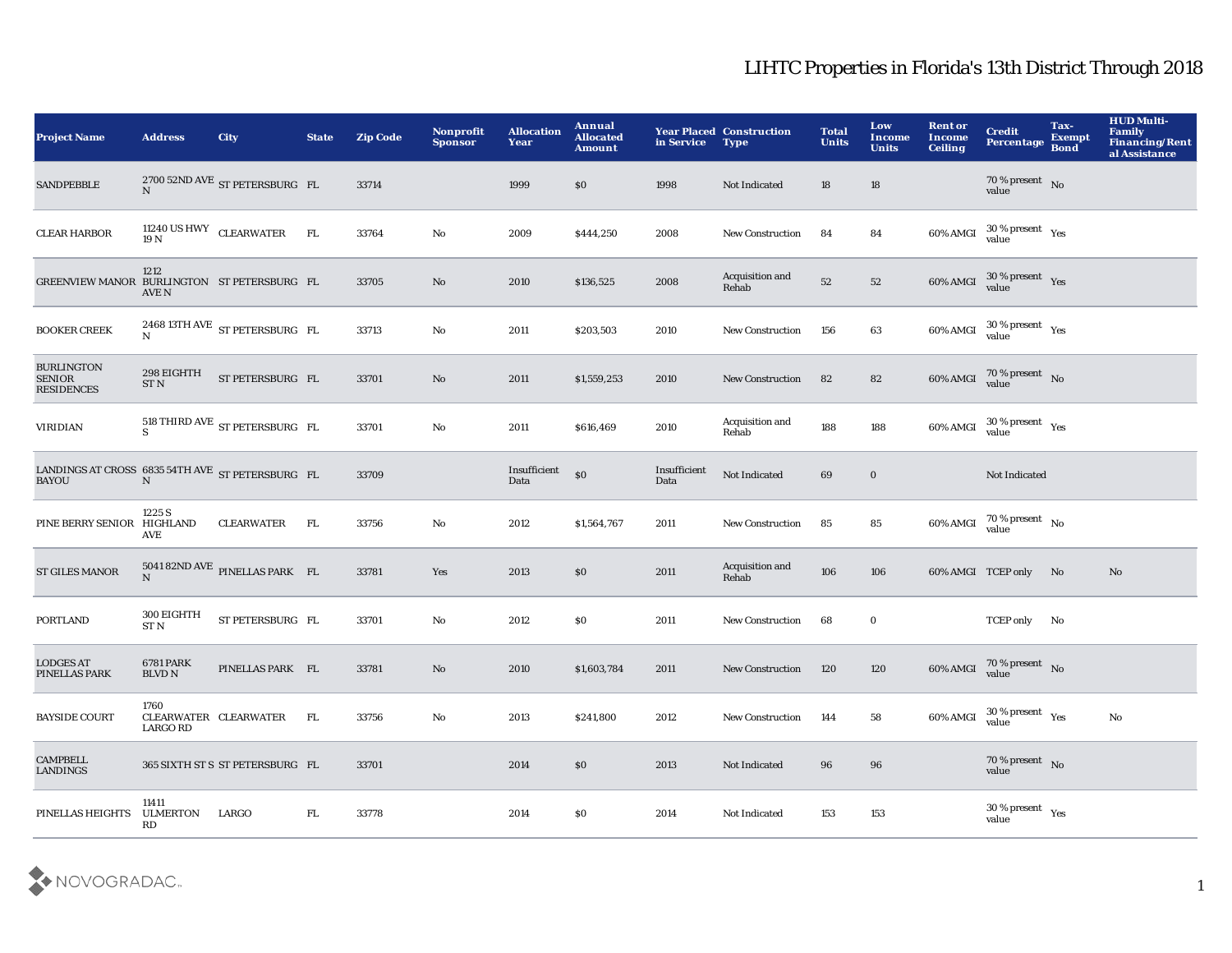| <b>Project Name</b>                                          | <b>Address</b>                      | City                                                    | <b>State</b> | <b>Zip Code</b> | <b>Nonprofit</b><br><b>Sponsor</b> | <b>Allocation</b><br>Year | <b>Annual</b><br><b>Allocated</b><br><b>Amount</b> | in Service           | <b>Year Placed Construction</b><br><b>Type</b> | <b>Total</b><br><b>Units</b> | Low<br>Income<br><b>Units</b> | <b>Rent or</b><br>Income<br><b>Ceiling</b> | <b>Credit</b><br><b>Percentage</b>       | Tax-<br><b>Exempt</b><br><b>Bond</b> | <b>HUD Multi-</b><br>Family<br>Financing/Rent<br>al Assistance |
|--------------------------------------------------------------|-------------------------------------|---------------------------------------------------------|--------------|-----------------|------------------------------------|---------------------------|----------------------------------------------------|----------------------|------------------------------------------------|------------------------------|-------------------------------|--------------------------------------------|------------------------------------------|--------------------------------------|----------------------------------------------------------------|
| <b>DUVAL PARK</b>                                            | $44TH$ WAY +<br><b>EAST</b>         | DUVAL CIRCLE ST. PETERSBURG FL                          |              | 33714           | Yes                                | Insufficient<br>Data      | \$1,300,000                                        | 2015                 | <b>Both New</b><br>Construction and<br>A/R     | 88                           | 88                            | 60% AMGI                                   | $30\,\%$ present $$$ No value            |                                      |                                                                |
| ROFFEY PROPERTIES 3224 THIRD                                 |                                     | ST PETERSBURG FL                                        |              | 33712           | $\mathbf {No}$                     | 1988                      | $\boldsymbol{\mathsf{S}}\boldsymbol{\mathsf{O}}$   | Insufficient<br>Data | New Construction                               | $\mathbf{2}$                 | $\boldsymbol{2}$              |                                            | Not Indicated                            |                                      |                                                                |
| SUNSHINE 100                                                 | S.                                  | 3719 15TH AVE ST PETERSBURG FL                          |              | 33711           | No                                 | 1988                      | $\$0$                                              | Insufficient<br>Data | New Construction                               | $\overline{1}$               | $\mathbf{1}$                  |                                            | Not Indicated                            |                                      |                                                                |
| SUNSHINE 102                                                 | $\mathbf{s}$                        | 4711 14TH AVE ST PETERSBURG FL                          |              | 33711           | $\mathbf{No}$                      | 1988                      | $\$0$                                              | Insufficient<br>Data | <b>New Construction</b>                        | $\overline{\phantom{a}}$     | $\mathbf{1}$                  |                                            | Not Indicated                            |                                      |                                                                |
| LEXINGTON CLUB AT 1200 SOUTH<br><b>RENAISSANCE</b><br>SQUARE | <b>MISSOURI</b><br><b>AVENUE</b>    | <b>CLEARWATER</b>                                       | FL           | 33756           | No                                 | 2000                      | \$786,997                                          | Insufficient<br>Data | Not Indicated                                  | 240                          | $\bf{0}$                      | 60% AMGI                                   | 30 % present<br>value                    |                                      |                                                                |
| <b>FAMILY FRESH</b><br><b>START I</b>                        | 4301 TARPON<br>DR SE                | ST PETERSBURG FL                                        |              | 33705           | $\mathbf{No}$                      | 1992                      | \$0\$                                              | 1992                 | <b>New Construction</b>                        | $\overline{7}$               | $\overline{7}$                |                                            | $70\,\%$ present $_{\,$ No $\,$<br>value |                                      |                                                                |
| PINELLAS VILLAGE                                             | 8377 BAYOU<br>BOARDWALK             | <b>SEMINOLE</b>                                         | FL           | 33777           | Yes                                | 1990                      | \$0                                                | 1992                 | <b>New Construction</b>                        | 72                           | 72                            |                                            | 70 % present No<br>value                 |                                      |                                                                |
| <b>FAMILY FRESH</b><br><b>START II</b>                       | 1326 EIGHTH<br>AVE S                | ST PETERSBURG FL                                        |              | 33705           | $\mathbf{No}$                      | 1993                      | \$0\$                                              | 1993                 | Acquisition and<br>Rehab                       | $\sqrt{5}$                   | $\,$ 5 $\,$                   |                                            | $70\,\%$ present $$_{\rm No}$$<br>value  |                                      |                                                                |
| <b>WHISPERING PALMS</b>                                      | 601 16TH<br>AVENUE SE               | LARGO                                                   | ${\rm FL}$   | 33371           | No                                 | Insufficient<br>Data      | \$947,486                                          | 2015                 | <b>New Construction</b>                        | 63                           | 63                            | 60% AMGI                                   | $30\%$ present No<br>value               |                                      |                                                                |
| <b>BROOKSIDE SQUARE 20072ND</b><br>AVENUE N                  |                                     | ST. PETERSBURG FL                                       |              | 33702           | No                                 | 2015                      | \$571,378                                          | 2016                 | Acquisition and<br>Rehab                       | 142                          | 142                           | 60% AMGI                                   | $30\%$ present $Yes$                     |                                      |                                                                |
| BURLINGTON PLACE BURLINGTON ST PETERSBURG FL                 | 3155<br><b>AVENUE N</b>             |                                                         |              | 33713           | No                                 | 2015                      | \$1,105,000                                        | 2018                 | Not Indicated                                  | 53                           | $\mathbf{0}$                  | 60% AMGI                                   | 70 % present<br>value                    |                                      |                                                                |
| <b>BURLINGTON POST</b>                                       | 3155<br><b>AVENUE N</b>             | BURLINGTON ST PETERSBURG FL                             |              | 33713           | No                                 | 2016                      | \$1,660,000                                        | 2018                 | <b>Not Indicated</b>                           | 86                           | $\bf{0}$                      | 60% AMGI                                   | 70 % present<br>value                    |                                      |                                                                |
| <b>GARDEN TRAIL</b>                                          |                                     | $608$ ELDRIDGE $\,$ CLEARWATER $\,$ FL $\,$ STREET $\,$ |              | 33755           | $\mathbf{No}$                      | 2015                      | \$541,355                                          | 2018                 | Not Indicated                                  | 76                           | $\mathbf{0}$                  | 60% AMGI                                   | $30\,\%$ present<br>value                |                                      |                                                                |
| <b>BOCA CIEGA</b>                                            | 3401 37TH<br><b>STREET</b><br>SOUTH | ST PETERSBURG FL                                        |              | 33711           | No                                 | 2015                      | \$602,545                                          | 2019                 | Not Indicated                                  | 109                          | $\bf{0}$                      | 60% AMGI                                   | 30 % present<br>value                    |                                      |                                                                |

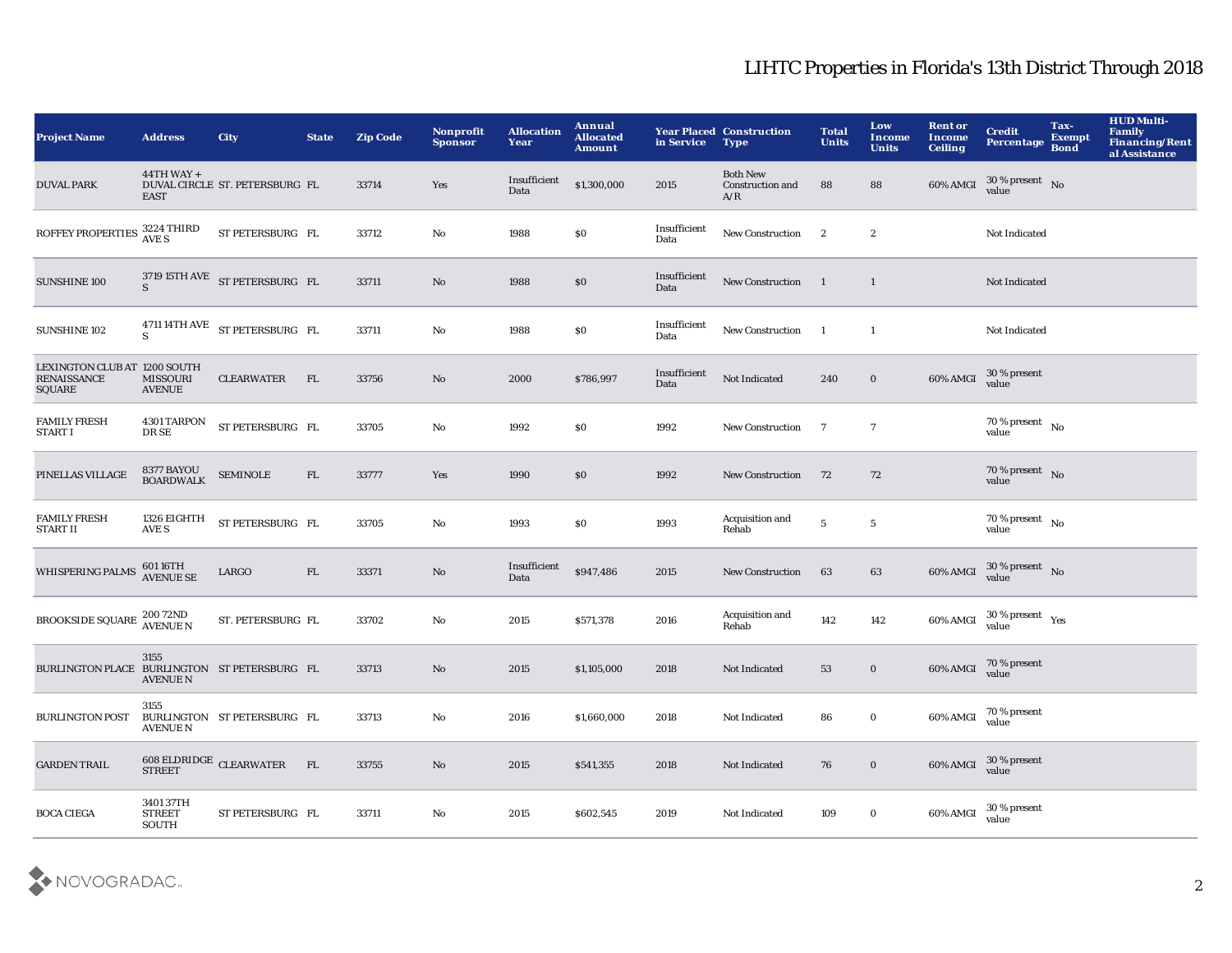| <b>Project Name</b>                                                                                                                                                                                       | <b>Address</b>                              | <b>City</b>                  | <b>State</b> | <b>Zip Code</b> | Nonprofit<br><b>Sponsor</b> | <b>Allocation</b><br>Year | Annual<br><b>Allocated</b><br><b>Amount</b> | in Service | <b>Year Placed Construction</b><br><b>Type</b> | <b>Total</b><br><b>Units</b> | Low<br>Income<br><b>Units</b> | <b>Rent or</b><br><b>Income</b><br><b>Ceiling</b> | <b>Credit</b><br><b>Percentage</b>              | Tax-<br><b>Exempt</b><br><b>Bond</b> | <b>HUD Multi-</b><br>Family<br>Financing/Rent<br>al Assistance |
|-----------------------------------------------------------------------------------------------------------------------------------------------------------------------------------------------------------|---------------------------------------------|------------------------------|--------------|-----------------|-----------------------------|---------------------------|---------------------------------------------|------------|------------------------------------------------|------------------------------|-------------------------------|---------------------------------------------------|-------------------------------------------------|--------------------------------------|----------------------------------------------------------------|
| 540 TOWN CENTER                                                                                                                                                                                           | 540 SECOND<br>AVE. SOUTH                    | ST PETERSBURG FL             |              | 33701           | No                          | 2014                      | \$1,340,753                                 | 2020       | Not Indicated                                  | 145                          | 145                           | $60\%$ AMGI                                       | $70\,\%$ present $$$ No value                   |                                      |                                                                |
| PETERBOROUGH                                                                                                                                                                                              | 440 FOURTH<br><b>AVENUE</b><br><b>NORTH</b> | ST PETERSBURG FL             |              | 33716           | No                          | 2015                      | \$642,950                                   | 2020       | Acquisition and<br>Rehab                       | 150                          | 150                           | 60% AMGI                                          | $30\,\%$ present $\;\;$ Yes value               |                                      |                                                                |
| <b>SALT CREEK</b>                                                                                                                                                                                         | AVE S                                       | 426 PRESTON ST PETERSBURG FL |              | 33701           | Yes                         | 1997                      | $\$0$                                       | 1999       | <b>New Construction</b>                        | 18                           | 18                            |                                                   | $70\,\%$ present No<br>value                    |                                      |                                                                |
| <b>WELLINGTON</b>                                                                                                                                                                                         |                                             | 2942 DREW ST CLEARWATER      | FL.          | 33759           | No                          | 1999                      | \$0                                         | 1999       | <b>New Construction</b>                        | 352                          | 268                           |                                                   | $70\,\%$ present $_{\,$ No $\,$<br>value        |                                      |                                                                |
| <b>TUSCANY</b>                                                                                                                                                                                            | 1200 S                                      | MISSOURI AVE CLEARWATER      | FL           | 33756           | No                          | 2001                      | \$0                                         | 2001       | <b>New Construction</b>                        | 240                          | 239                           |                                                   | 30 % present $Yes$<br>value                     |                                      |                                                                |
| <b>JORDAN PARK</b>                                                                                                                                                                                        | <b>2240 NINTH</b><br>AVE S                  | ST PETERSBURG FL             |              | 33712           | No                          | 2003                      | $\$0$                                       | 2002       | New Construction                               | 237                          | 237                           |                                                   | $70\,\%$ present $$_{\rm No}$$<br>value         |                                      |                                                                |
| <b>GREENWOOD</b>                                                                                                                                                                                          | AVE                                         | 1001 N MLK JR CLEARWATER     | FL           | 33755           | No                          | 2002                      | \$0                                         | 2003       | Acquisition and<br>Rehab                       | 192                          | 164                           |                                                   | $30\%$ present $Y$ es<br>value                  |                                      |                                                                |
| PALMETTO PARK                                                                                                                                                                                             | <b>AVE</b>                                  | 1001 N MLK JR CLEARWATER     | FL           | 33755           |                             | 2004                      | \$0                                         | 2003       | Not Indicated                                  | 179                          | 154                           |                                                   | $30\,\%$ present $\quad$ Yes<br>value           |                                      |                                                                |
| <b>BELLEAIR PLACE</b>                                                                                                                                                                                     | 1704<br>LARGO RD                            | CLEARWATER CLEARWATER        | FL           | 33756           | No                          | 2007                      | \$736,943                                   | 2005       | <b>New Construction</b>                        | 180                          | 130                           | 60% AMGI                                          | 70 % present<br>value                           |                                      |                                                                |
| <b>JAMES PARK</b>                                                                                                                                                                                         | 1051 THIRD<br>AVE N                         | ST PETERSBURG FL             |              | 33705           |                             | 2010                      | \$0\$                                       | 2006       | Not Indicated                                  | 82                           | 82                            |                                                   | $30\,\%$ present $\rm \gamma_{\rm PS}$<br>value |                                      |                                                                |
|                                                                                                                                                                                                           |                                             |                              |              |                 |                             |                           |                                             |            |                                                |                              |                               |                                                   |                                                 |                                      |                                                                |
| 38 Projects Reported                                                                                                                                                                                      |                                             |                              |              |                 |                             |                           | \$16,605,758                                |            |                                                | 4,141                        | 3,073                         |                                                   |                                                 |                                      |                                                                |
| Location: Florida's 13th District (Congressional District, 116th)                                                                                                                                         |                                             |                              |              |                 |                             |                           |                                             |            |                                                |                              |                               |                                                   |                                                 |                                      |                                                                |
| Note: the values and totals are provided as a reference and the validity of the data cannot be guaranteed. All data should be verified with the HUD website before using it in the decisionmaking process |                                             |                              |              |                 |                             |                           |                                             |            |                                                |                              |                               |                                                   |                                                 |                                      |                                                                |